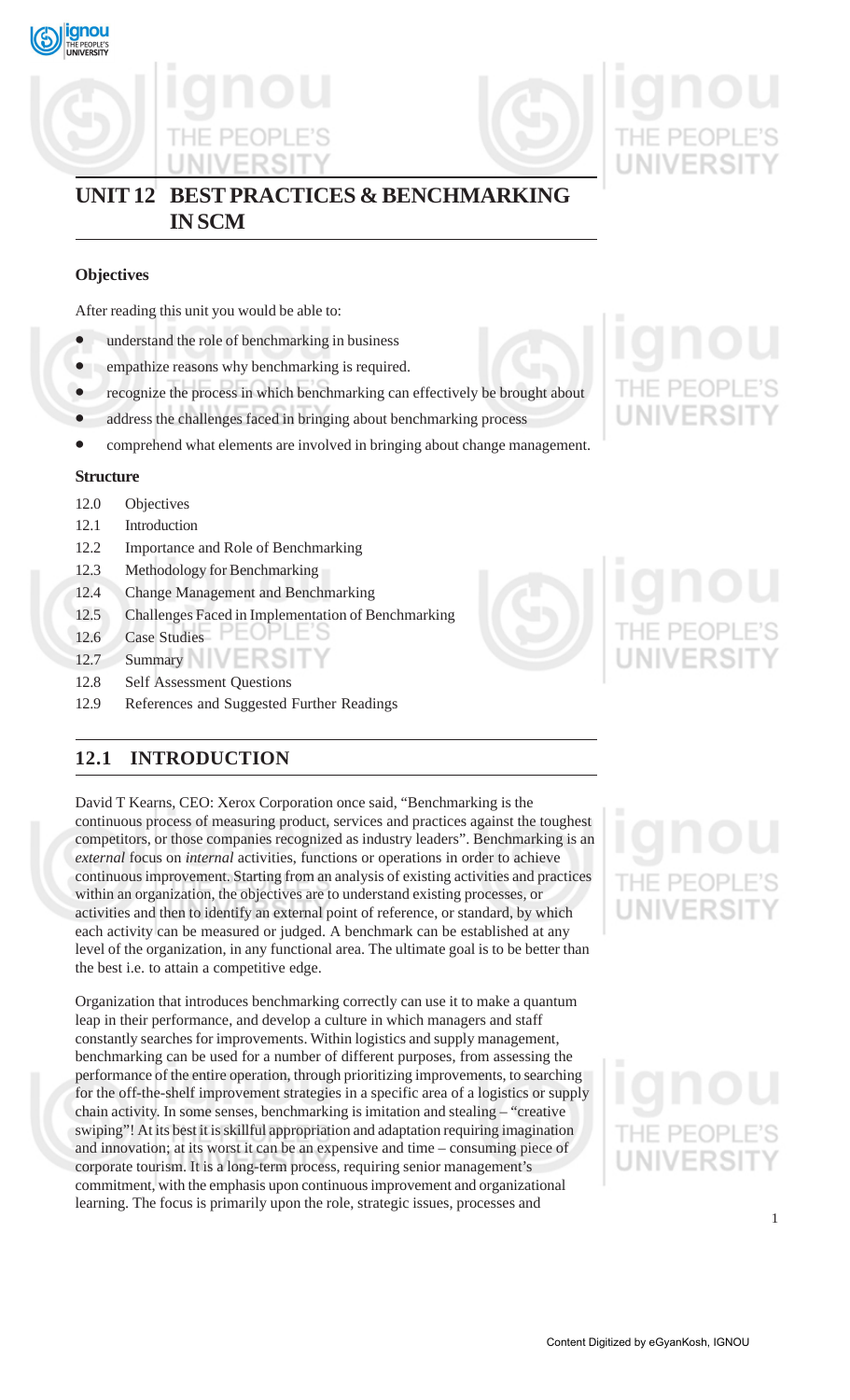

practices, rather than on the bottom line and numeric measure of performance. The mere comparison of operations and costs is not sufficient; considerable attention must be paid to how the activities are organized and performed. This will provide good understanding of how superior performance has been achieved, rather than just the magnitude of the performance gap.

Benchmarking targets the *critical success factors* (CSF's) of a specific organization. What needs to be done to ensure long-term success? Where do management see the potential for competitive advantage? Benchmarking helps to identify those features critical to ongoing success, as well as those parts of the organization that are less important and from which resources may be diverted. In Benchmarking, a "role" describes in essence what a person or function does for an organization. What responsibilities, services and tasks are offered to a customer or client by the organization? How do these compare with other organizations in terms of process architecture, structure or capability? Roles, in this instance are bundles of services provided either to external customer or to an internal customer. Questioning the roles within an organization leads to the question, " Are we doing the right things?" – in other words, the question of effectiveness – while assessing processes raises concerns about whether things are being done right – in other words, the question of efficiency. Every process within any organization consumes resources. To leverage the most value from processes, an organization must eliminate Non-Value-Adding Activities (NVA) in the process itself. Benchmarking supports the targeting of processes or process elements, that are of high importance to the business, but are perceived to be operating sub-optimally. While every process can be improved, an often-overlooked issue is getting the most value out of every rupee spent on process improvement. Only through the process of continuous benchmarking a process against itself, and with other external sources, can this be truly assessed.

The identification and the setting of new goals, projects or ventures are fundamental to the long-term success of any business. The environment within which any organization operates changes rapidly; cost reduction targets that were deemed aggressive months ago can quickly become the Industry norm. Benchmarking then can be used to target strategic issues, gain enough information to prioritize competing projects and establish an overall program of events geared towards achieving optimum economic value added.



# **12.2 IMPORTANCE AND ROLE OF BENCHMARKING**

Benchmarking provides the basis for meeting and exceeding stakeholder expectations. Understanding its potential benefits requires understanding the type of benchmarking to be deployed and the purpose of conducting such an exercise. While benchmarking can be performed at any time, it is often undertaken as a response to an information need associated with a project or issue within the organization. The situations that may trigger the benchmarking process are:

- Operations / Logistics and Supply Chain improvement efforts.
- Management / Organizational changes
- Merger  $&$  Acquisitions
- Competitive Threats
- Cost Reduction Initiatives

Benchmarking in any of these situations is a logical step in developing new objectives, setting new performance standards and metrics and redesigning process and procedures.



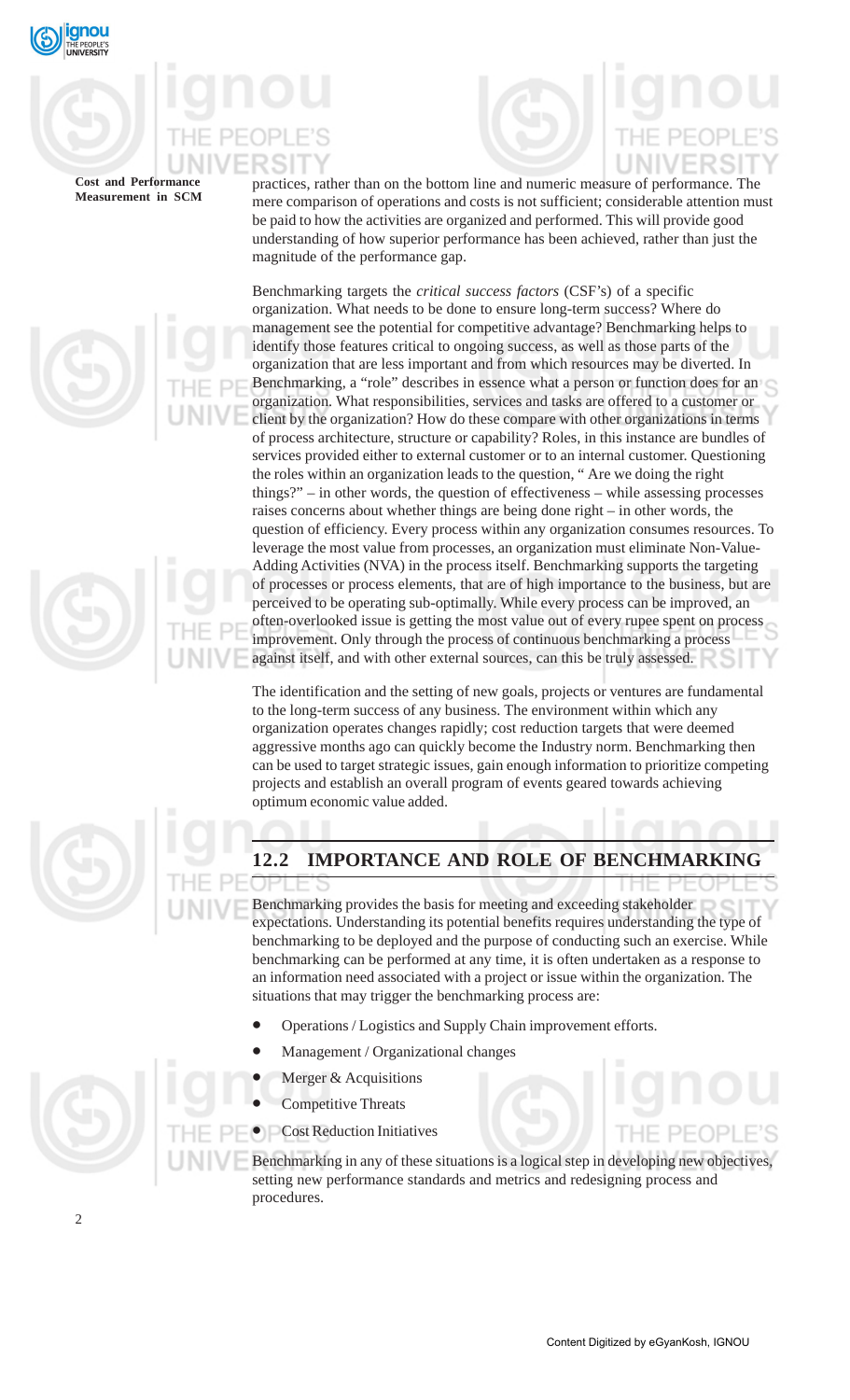

A company benchmarks because it wants to be the best. To this end, benchmarking should not be considered as an optional activity. It is more so a call of the day for companies to maintain their competitive advantages.

*Internal Benchmarking* is the analysis of existing processes and practices within various departments or divisions of an organization. The objective is to identify and analyze best performance within the confines of the organization's own boundary, and drive performance to this level or beyond. The process will facilitate an understanding of the basic activities that constitute the processes within the organization and the drivers associated with these. Drivers are the causes of work, the triggers that set in motion a series of activities. In conducting Internal Benchmarking, the management is looking at itself first before thinking about comparisons outside. Significant improvements are often made through Internal Benchmarks and these are often the first steps in a benchmarking process.

While Internal Benchmarking focuses on specific functions or processes, *Competitive Benchmarking* looks outwards in order to understand how direct competitors are performing. Knowing the strengths and weaknesses of competitors is important to strategic decision-making. Competitive benchmarking helps to level the playing field, but it is less likely to provide that innovative, step-out improvement that so many organizations are searching for today. *Industry Benchmarking* looks beyond the competitive relationship and looks for trends.

The technique of benchmarking can be focused on specific processes, activities or functions, but this is only part of the answer. An associated issue is the depth to which the analysis is to be performed. Studies can be focused vertically upon functions and department, or horizontally upon specific processes or activities. While early forays into the world of benchmarking might be constrained to functional or departmental performance, the goal has to be a cross-functional view of the value chain needed to meet customer expectations in an efficient and effective manner.

A well-planned, systematic and structured benchmarking program can provide organizations with a number of important benefits. In essence, the search for industry best practices and subsequent efforts to maintain competitive superiority effectively provide the basis for superior performance. Almost any study that requires detailed examination of the organization's operations results in a greater understanding of how the business works; it's critical success factors (CSF's) and the key performance indicators (KPI's). But here again it is important to bear in mind that any form of continuous improvement in one part of the business does not just push to another area of operation – a phenomenon known as the *"waterbed effect".*

Most organizations can learn from the experience of others, even though they may have very different customer requirements and competitive environments. Much can be gained by making comparisons with organizations that have to adopt a fundamentally different approach to the same or a similar task.

# **12.3 METHODOLOGY FOR BENCHMARKING**

In most companies traditional measures are based on fiscal and legal requirements. These are then often used for planning purposes to facilitate comparison. The problem with these measures is that they are based upon derived information and have no clear relationship to the organization's operational data. On the other hand, operations develop their own set of KPI's and measures – that may be unrelated to the financial results – to identify levels of customer satisfaction and market needs. This division often leads to conflict in the evaluation of performance. This has led to the development of the Balanced Score Card Concept (Kaplan & Norton, 1996)

# **Best Practices and**

**Benchmarking for SCM**

# PEOP **UNIVERSI**

 $F$  PF(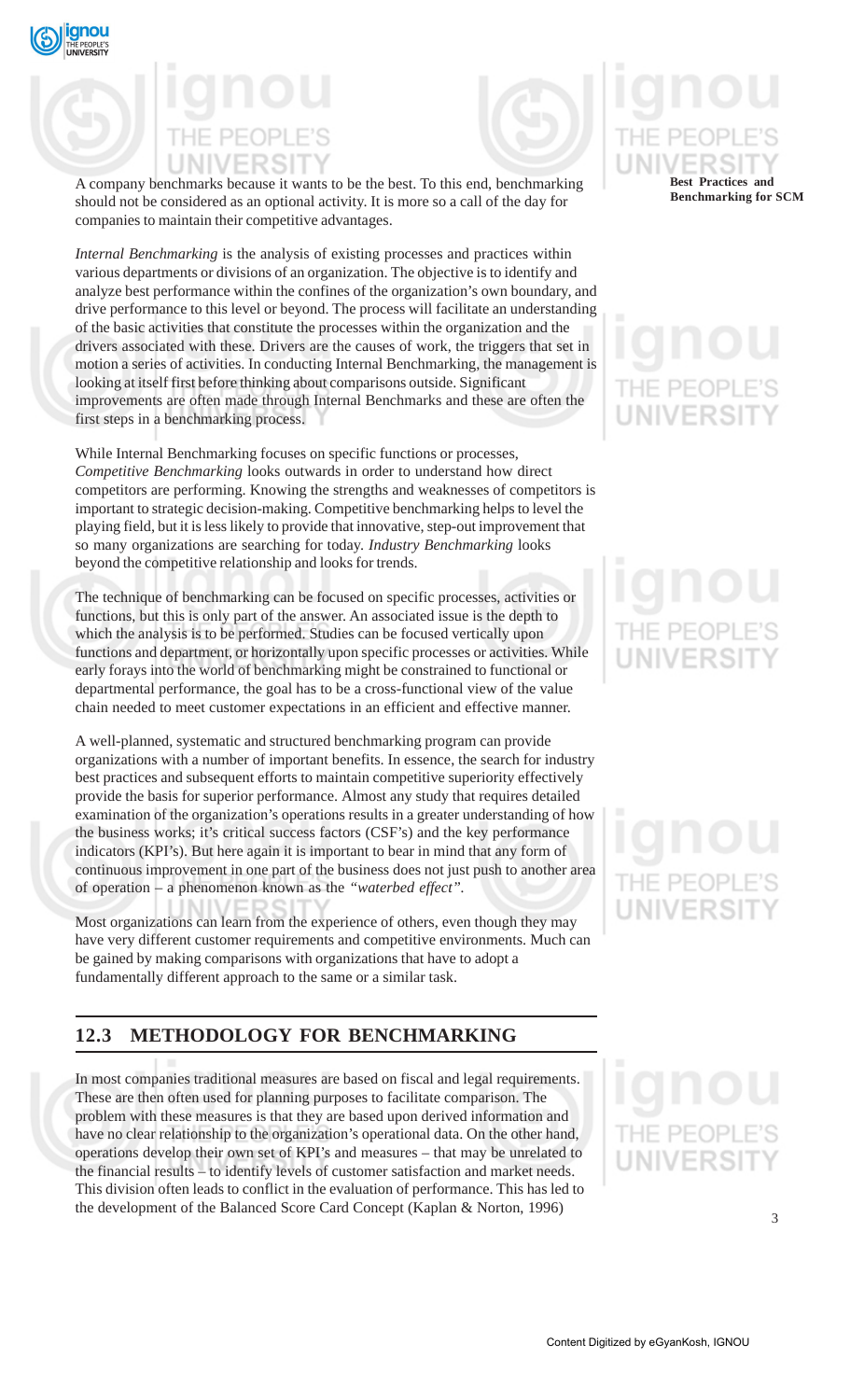

Measurements can either be quantitative (numeric) or qualitative (opinion based). Quantitative and qualitative benchmarks are not being viewed as isolated categories, though.

At one end of the continuum are highly qualitative measurements, for example assessment of customer or employee satisfaction. At the other end of the range are highly quantitative measurements such as cost per unit, or productivity measures. There are many tools for approximating qualitative characteristics with numbers, but these techniques will never have precision to back them up. As part of the continuum of measures it is important to recognize that qualitative measures are a mid- point in terms of 'hardness' or reality. Hard measures make the user feel as though they are real. Facts with numbers attached to them take on a life of their own; they appear to possess certain "magic" and people tend to believe these hard numbers. But, with each gain in precision, relevance is sacrificed. Therefore in developing benchmark measurement the goal is to develop a metric that is as "hard" as it can get without losing vital insights provided by the "softer" more intuitive qualitative indices.

# **A Systemic Approach**

Many organizations have developed their own process. All approaches are fundamentally the same and are based on Deming's *Plan–Do–Check–Act (PDCA)* cycle.

# **Step 1:** *Prioritize what to Benchmark*

The first step focuses on the processes and activities that the organization believes will yield the maximum benefit. In any supply chain there are too many activities and processes to benchmark all of them in one go, therefore improvement effort cannot be spared too thinly, and all areas cannot be addressed simultaneously.

# **Step 2:** *Identify Comparable Companies*

Benchmark partner selection can be determined by a benchmarking mechanism, for example through an existing benchmarking network or through an industry trade association. When this is not done, a number of issues need to be considered:

- Should competitors be approached? If so, how will confidentiality be addressed? Are they likely to have significantly better activities and operations?
- Can best–in-class organization be easily identified and what can be offered to them in exchange which is of interest to them?
	- How many benchmark partners are required?
- Which organizations have similar requirements for operational processes, but are likely to have developed better processes to deal with them?
- How should the different areas of interest of partner organizations be accommodated within the process?

# **Step 3:** *Data and Information Collection*



Once it has been decided what to benchmark, and the organization is identified and gained agreement from partners, the next step is to determine the process for data and information collection. The key here is to achieve commonly agreed understanding of the activities, processes, definition, terminology and time periods. Failure to achieve this will result in major problems in both the analysis and comparison activities, which ultimately may lead to rejection of the output by key managers.

All the participants must sign off the common understanding and a forum needs to be established to discuss and resolve any queries that arise during the process.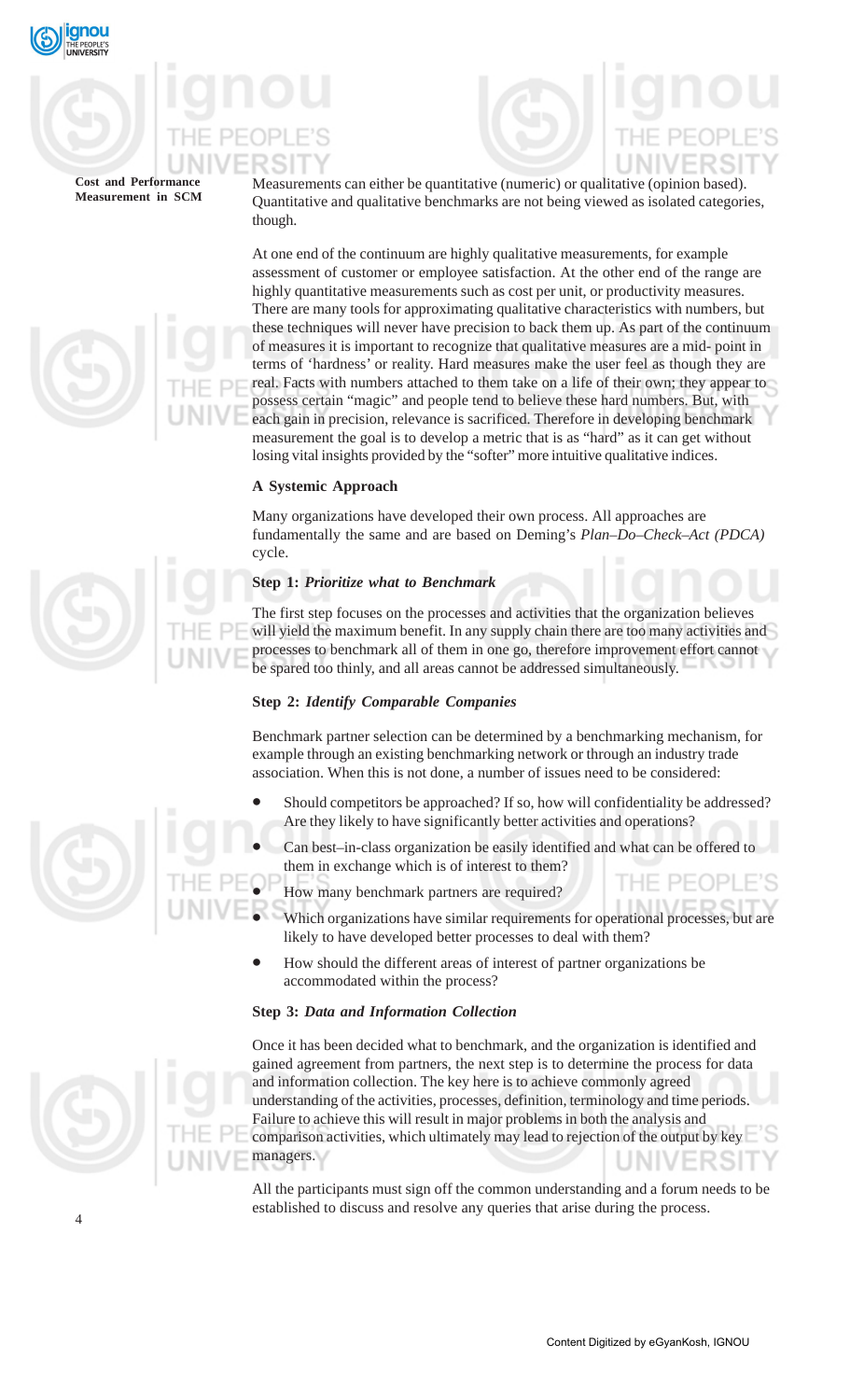

Deadlines for each stage of the data and information collection need to be set, monitored and adhered to otherwise it would be considered a lengthy process.

# **Step 4:** *Determine current performance gap*

Once the data and information have been collected, the analytical stage needs to be converted into useful outputs. High-level analysis should be used to sensecheck the data and information provided. Queries should be addressed to the supplying organization and resolved quickly. Data might be aggregated and particular attention should be paid to the following:

Data normalization methods;

qnou

- Root cause analysis;
- Best practice characteristics identification;
- Identification of relevant process enablers.

When all the data and information have been accepted and analyzed, comparisons need to be made and gaps analyzed. The analysis should utilize an agreed framework, focusing on the key areas of interest. These could be points of greatest difference or similarity and should be presented in a way that will focus the recipients upon the required actions. The output should:

- Assess the overall comparisons in the areas of interest;
- Seek to explain whether there are broader business reasons for some of the differences;  $\vdash$   $\vdash$   $\lnot$   $\lnot$   $\lnot$   $\lnot$   $\lnot$   $\lnot$   $\lnot$   $\lnot$   $\lnot$   $\lnot$   $\lnot$   $\lnot$   $\lnot$   $\lnot$   $\lnot$   $\lnot$   $\lnot$   $\lnot$   $\lnot$   $\lnot$   $\lnot$   $\lnot$   $\lnot$   $\lnot$   $\lnot$   $\lnot$   $\lnot$   $\lnot$   $\lnot$   $\lnot$   $\lnot$   $\lnot$   $\lnot$
- Identify the major performance gaps where the real opportunities for major improvements lie;
- Set targets and realistic time-scales;
- Outline what is required to close the gaps.

# **Step 5:** *Project future performance levels*

Analyzing the benchmark performance gap can be done as a snapshot or as a trend over a period of time. Either method may be appropriate for the function or process being studied. Indeed, both may be applied simultaneously. When cost, productivity or quality is the metric under study, sometimes it is useful to look at the historical trend as well as the current gap. Additionally, projecting future performance levels of productivity within your own organization against that of the benchmark partner's – given the current rate of improvement for each creates projected targets for improvement. This approach helps the intent to increase the rate of innovation and improvement within the organization.

# **Step 6:** *Communicate findings and gain acceptance*

It is a known fact that people do not like change, especially change that appears to be for 'change sake'. In order to ensure the success of any benchmarking program it is imperative that a detailed communication plan is created and revised regularly during the course of the initiative.

Even with the support of senior management, there may be resistance to change from lower organizational levels. This resistance to change primarily stems from fear; fear of job losses, loss of status, control, resources and so on. In order to plan for and mitigate against such events, a stake-holder or field analysis might be used to identify potential areas of resistance and methods of overcoming any such concerns.

**Best Practices and Benchmarking for SCM**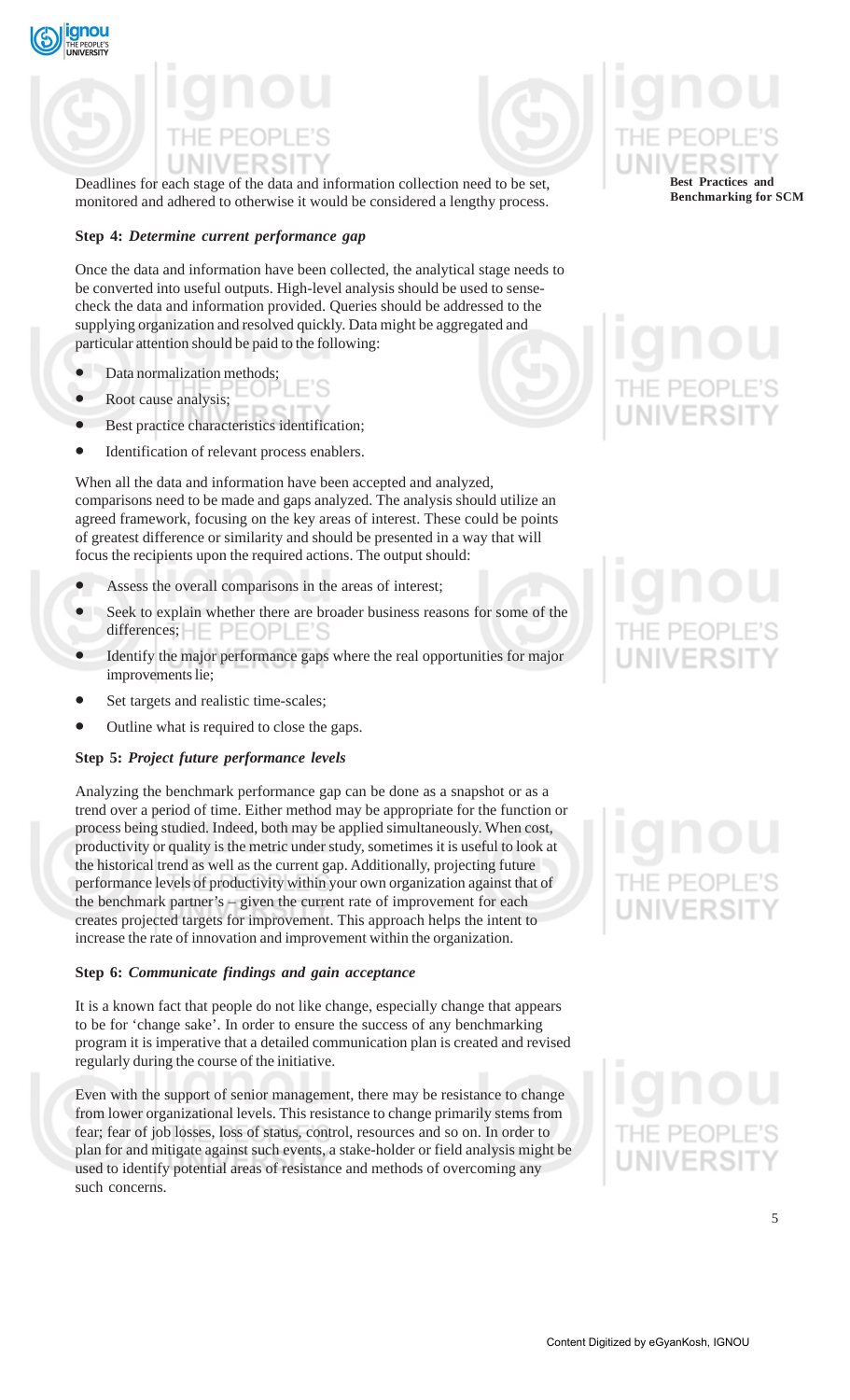



# **Step 7:** *Establish functional goals*

Once outline targets have been drawn up, detailed functional (or cross-functional) goals can be established. The secret in using benchmarking to achieve breakthrough change is to synthesize key actions taken after consideration of all information available, to generate innovative approaches. After the enablers of performance within a specific organization environment have been assessed, careful consideration should be given to the adaptability of these enablers to the organization's circumstances.

# **Step 8:** *Develop action plans*

The action plans describe each of the key actions at a functional level required to achieve the desired goals. Action plans can be as detailed as required; in some instances they can even identify the core tasks, the desired levels of performance required, and the changes in the process, behavior or systems required to support their achievement.

# **Step 9:** *Implement and monitor*

All the time and effort expended to this stage is worth very little if the output does not provide clear plans for change, and these are not implemented in real and lasting improvements. Having achieved a successful implementation, the organization must continue to monitor the operational performance, and assess whether there are other organizations that have now developed superior processes or practice.

# **Step 10:** *Recalibrate benchmarks*

The continuous search for improvement will inevitably result in further development of the processes and practices, and some revisiting of benchmarking efforts.

# **Activity 1**

Many organizations have developed their own methodology for benchmarking process. Visit an organization of your choice and study its benchmarking process. Do their process is also based on Deming's *Plan–Do–Check–Act (PDCA)* cycle?



............................................................................................................................. ............................................................................................................................. ............................................................................................................................. .............................................................................................................................

# **12.4 CHANGE MANAGEMENT AND BENCHMARKING**

.............................................................................................................................



Clearly the process of benchmarking focuses on customers and performance improvement with the potential for significant advances in efficiency and effectiveness. Benchmarking is used extensively by many organizations to help understand their relative positioning and efficiency of operations. Benchmarking networks; full time benchmarking manager and consulting assignments are evidence of the continuing interest in this area.

Benchmarking raises an organizations consciousness. It provides an external focus on the internal activities and derives an organization to the conclusion that there are



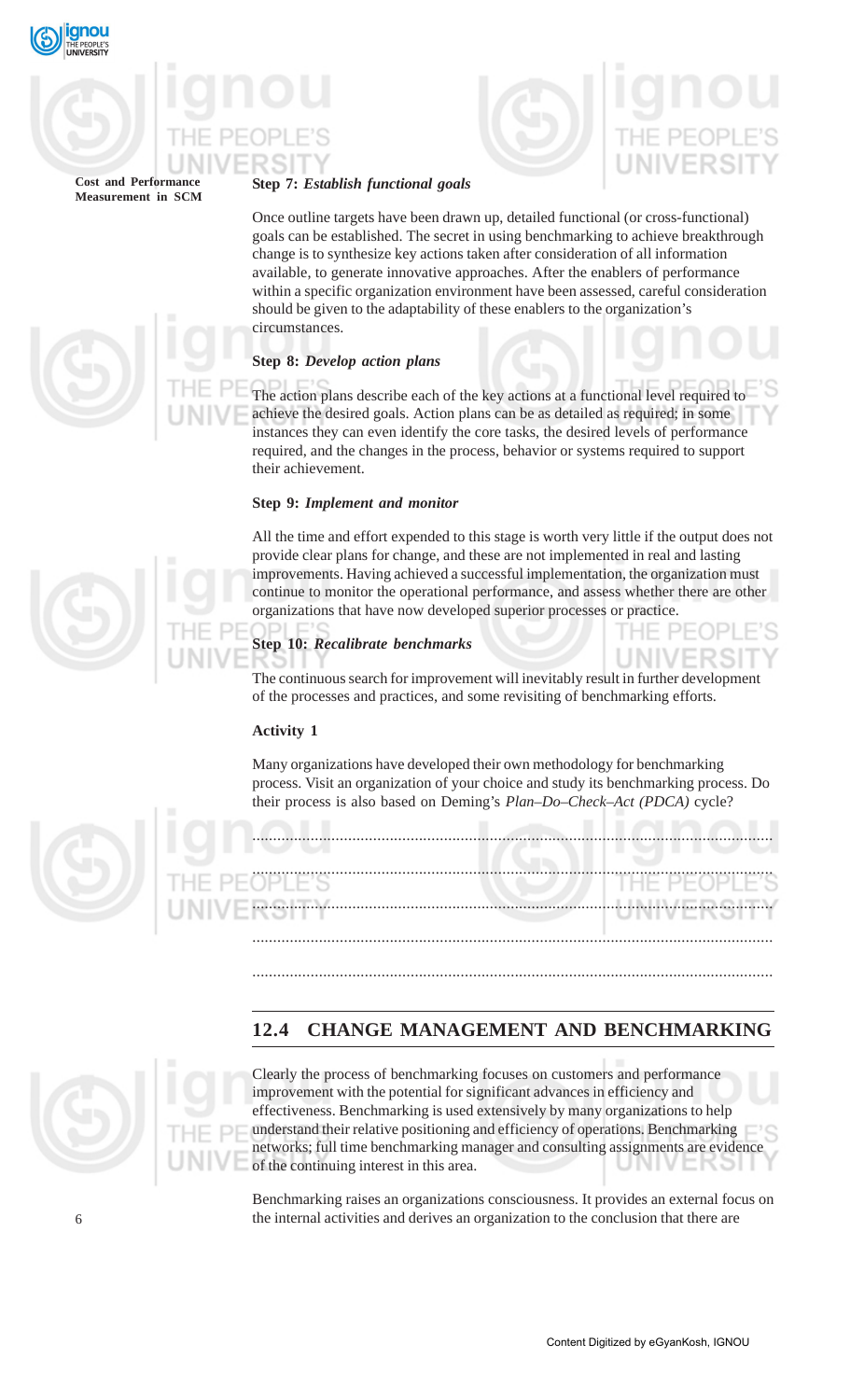

always opportunities within every organization to learn something new. To achieve operational excellence an organization needs to experiment in all parts of the business. Everyone – from top management to down below – has to be willing to roll their sleeves up and get their hands dirty, constantly asking 'why?' The role of benchmarking in this environment is to provide the creative spur and to unearth a path that has worked for others in achieving operational excellence.

Benchmarking is about learning from others as well as learning by doing. It cannot be learned from a book or a seminar; it has to be practiced. The more the practice the greater is the potential for innovation within your business.

As described earlier Benchmarking has four distinct phases:

• **Phase 1: Planning**

Identifying what to benchmark, selecting comparative companies or indeed parts of your business and determining how the data collection activities are to be performed.

• **Phase 2: Analysis**

Analyzing internal levels of performance and comparing these with the target organization's performance. Also, projecting future performance levels and setting targets in order to attain less time–perishable levels of competitive advantage.

# **Phase 3: Integration OPLE'S**

Communicating benchmark findings and helping the organization come to terms with what needs to change in order to achieve new and lasting levels of performance. Developing realistic and achievable functional goals to enable this vision.

# • **Phase 4: Action**

Managing Change and developing specific action plans in order to make the desired levels of change a reality. Once implemented, the monitoring of progress via a set of clear KPI's is of paramount importance, allaying any drift back to old habits. Finally a recalibration of benchmarks is required in order to lead the business to the next level of operational excellence.

Good benchmarking is about managing continuous improvement strategically; identifying stakeholders and ensuring their interests are being met by any benchmark based initiative and managing change. Benchmarking is a tool for enacting change. The critical success factor for any change is the creation of additional value in the eyes of the stakeholders of the business. Benchmarking is all about finding new ways of enacting business processes and using companies precious resources to serve its stakeholders needs in a better way. To achieve this change benchmarking studies have to be very specific, comparable and have a predefined set of performance drivers and KPI's. Without any one of these a benchmarking study cannot hope to be effective.

In putting benchmarking to work in the supply chain it is worth keeping in mind that change will occur once the process has started. By its very nature it will cause participants to look at their new world with a new set of eyes. Problems will be uncovered and new and creative solutions will be developed.

Benchmarking removes some of the politics and guesswork out of the development of continuous improvement targets within organizations. This is due to the external, politically neutral, nature of the analysis. Some people like to know exactly where they stand and what is expected of them. If measures are used to guide or assess



# IF PFOP **UNIVERSI**

# **JNIVERSI**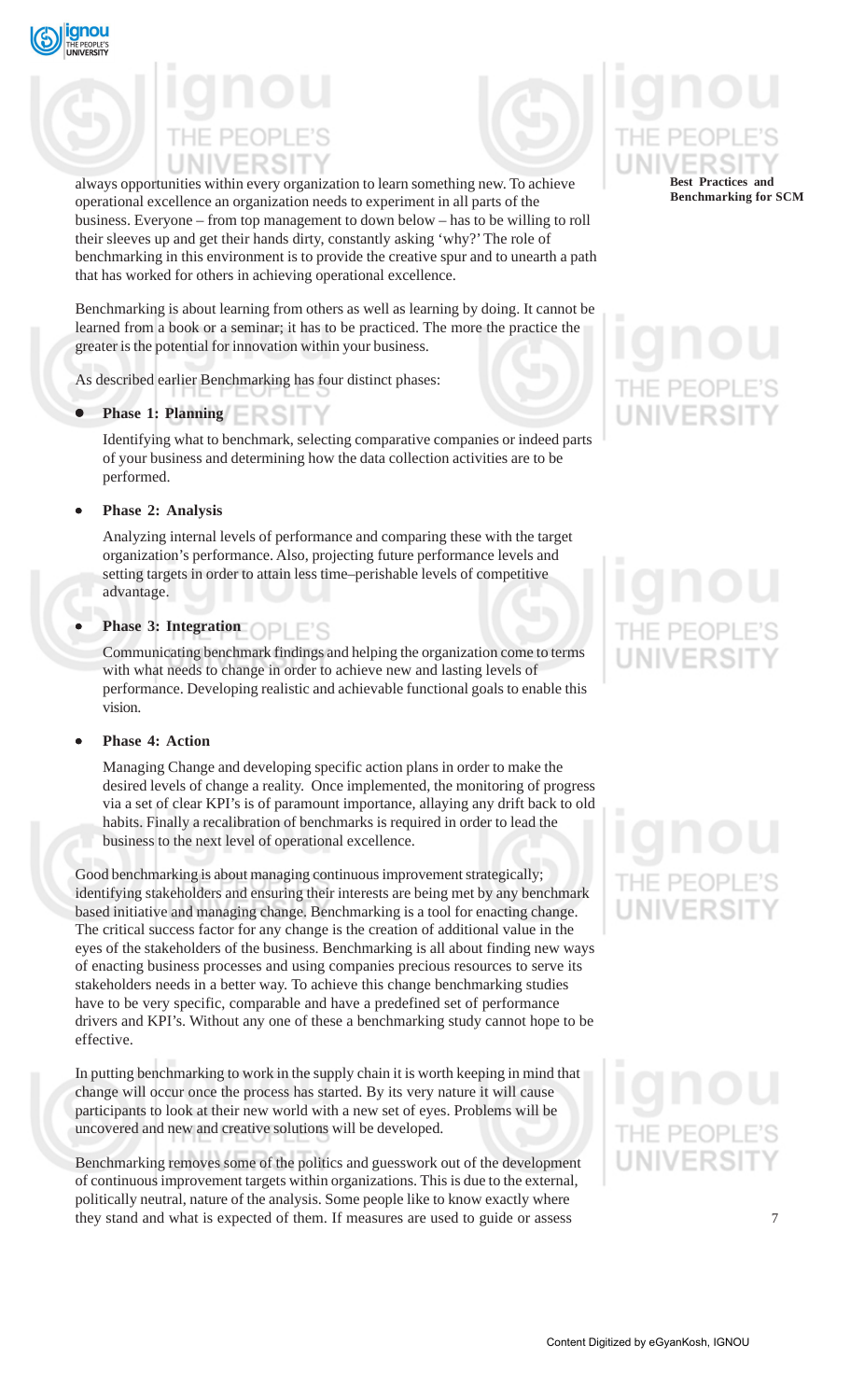

performance these must not be vague or non-descript. Metrics without clarity can lead to individuals incorporating these into a workable framework of their own. The problem is that this framework might not be what management had in mind!

Effective continuous improvement starts with a rigorous analysis of process flows – what work is done where and why is it done in way it is done. Report outputs are analyzed and the 'why' question is repeated many times. Continuous improvement must be managed strategically with all those involved clearly understanding why a particular course of action is being followed, where improvement targets have come from and how and by whom it is expected that the improvements will be implemented.

Benchmarking solves this problem. It develops a set of objective measures within an organizational framework, stabilizes the improvement program and provides all parties with a clear understanding of why a particular course of action is being followed, customer surveys, completed as a part of a benchmarking exercise, will point specifically to the areas that need improvement. Benchmarking if managed effectively holds the key to unlocking an individual's defenses. It creates a logical, prioritized and importantly achievable path to good practice and operational excellence. Unlocking the power vested in individuals and teams in this fashion is the catalyst for organizational creativity and innovation.



# **12.5 CHALLENGES FACED IN IMPLEMENT BENCHMARKING**

Irrespective of the type and scope of benchmarking, the critical factors that are needed to be ensured are as follows:

- Senior management supports the process of benchmarking and are committed to continuous improvement.
- The objectives are clearly defined at the outset.
- The scope of the work is appropriate in the light of the objectives, resources and time available and the experience levels of those involved.
- Sufficient resources are available to complete projects within a given timeframe and that projects are selected based upon a prioritization linked to the achievement of competitive advantage.
- Benchmarking teams have a clear picture of their organizations performance before approaching others for comparisons.
- Stakeholders, particularly staff and their representatives are kept informed of the reasons for benchmarking and the progress made throughout the course of projects. Wherever practical, staff should be involved in undertaking benchmarking to make most of the opportunities for learning from other initiatives.

As with many management techniques and processes, benchmarking provides organizations with problems as well as benefits. These occur as consequence of:

- The existing organizational culture
- Incorrect application of the techniques
- The nature of the process

Benchmarking applications may be limited by the management culture. Benchmarking takes a normative approach to the management – there are industry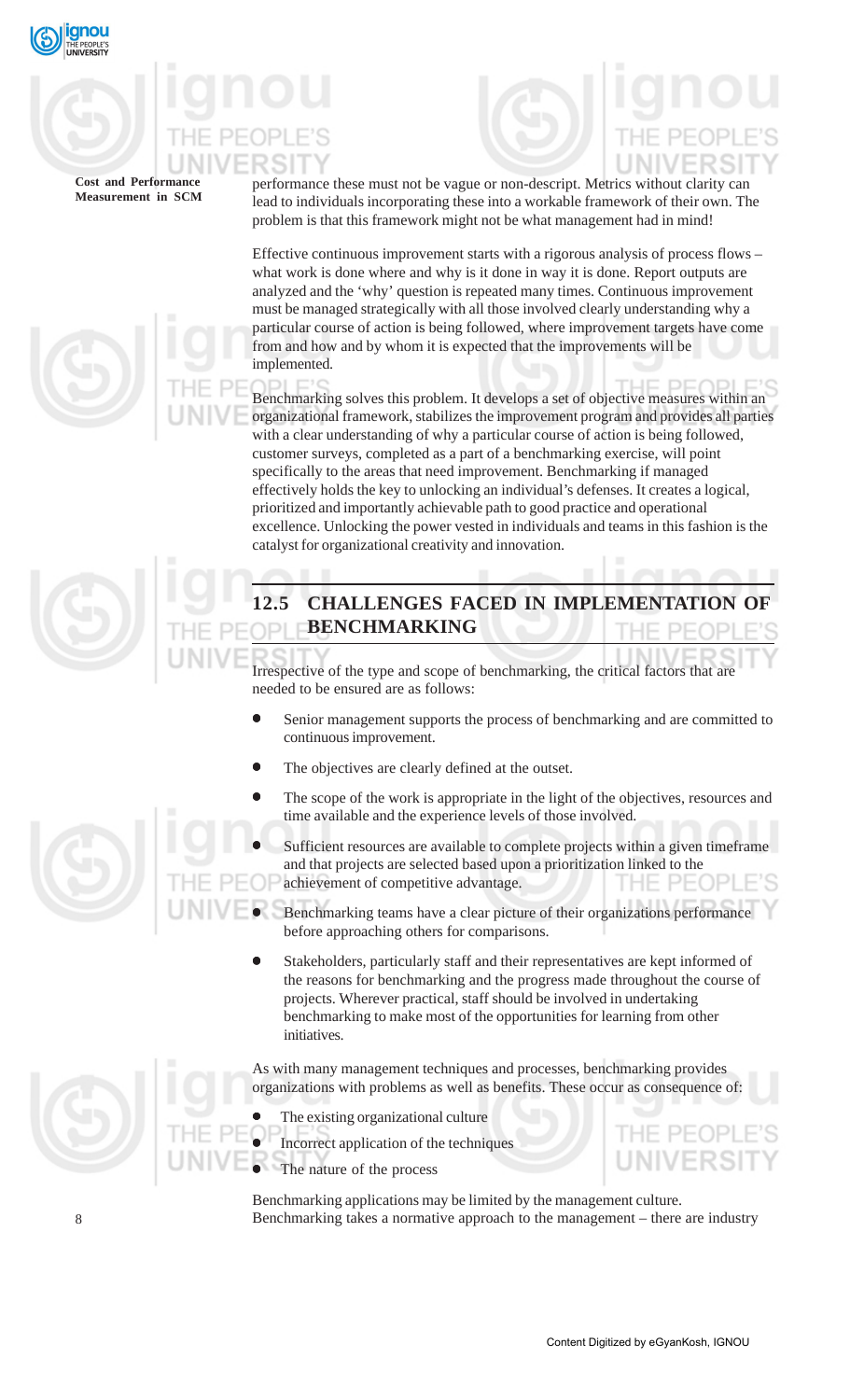

best practices that can be generalized between sectors and organizations. As with most programs that require major organizational change, considerable inertia may be experienced from individuals and departments, especially those with the most to loose. These are inevitable issues around the identification of best practices and the adoption of processes that are not valued by that particular organization's customers. There is however difficult judgment calls to make around the introduction of new practices where quantum jump is required. Incorrect benchmarking can often lead to wrong conclusions. Benchmarking may lead to a culture of imitation rather than innovation; to adopt rather than adapt and to achieve parity rather than superiority. This type of approach will never result in competitive advantage.

When the process is approached for the first time, it is worthwhile learning from others who have built up experience of applying benchmarking within their own operations. This is where membership of benchmarking clubs and network proves invaluable.

In general it is important to avoid:

- Benchmarking for benchmarking sake.
- Focusing entirely on comparisons of 'hard' performance measures rather than the 'softer' processes and activities that enable the attainment of good practice
- Spending too long on one part of the process at the expense of others
- Expecting that benchmarking would be quick or easy
- Expecting to find benchmarking partners comparable in all respects to your own organization
- Asking for information and adapt without being prepared to share it with others at conversely expecting organizations to share information that is commercially sensitive

# **12.6 CASE-STUDIES – BENCHMARKING IN ACTION**

# • **Case 1: Supply Chain structures and responsibilities**

As a part of the broader organizational change program, a multinational fast moving consumer goods (FMCG) manufacturer, XYZ Inc. wanted to investigate different approaches to the management of its supply chain activities across the country. The company had developed a country-based structure but recognized that there were significant opportunities to be gained from changing at least some of this structure. The company wanted to look at how businesses in different sectors approached the fundamental management issues that were key to their success. These included:

- Division of responsibilities
- Central versus regional management structures
- Support for customer facing operations
- Information systems
- Implementation and change management

Given the sensitivity of the area of interest and the need to assure potential partners of confidentiality, a consultancy was engaged to act as the intermediary and run the process. Initial discussions produced a preliminary document; this was then developed into a questionnaire that could be used in face-to-face interviews. A number of potential partners were identified, approached and subsequently engaged. All participants were taken through the same interview

# **Best Practices and Benchmarking for SCM**

# UNIVERSI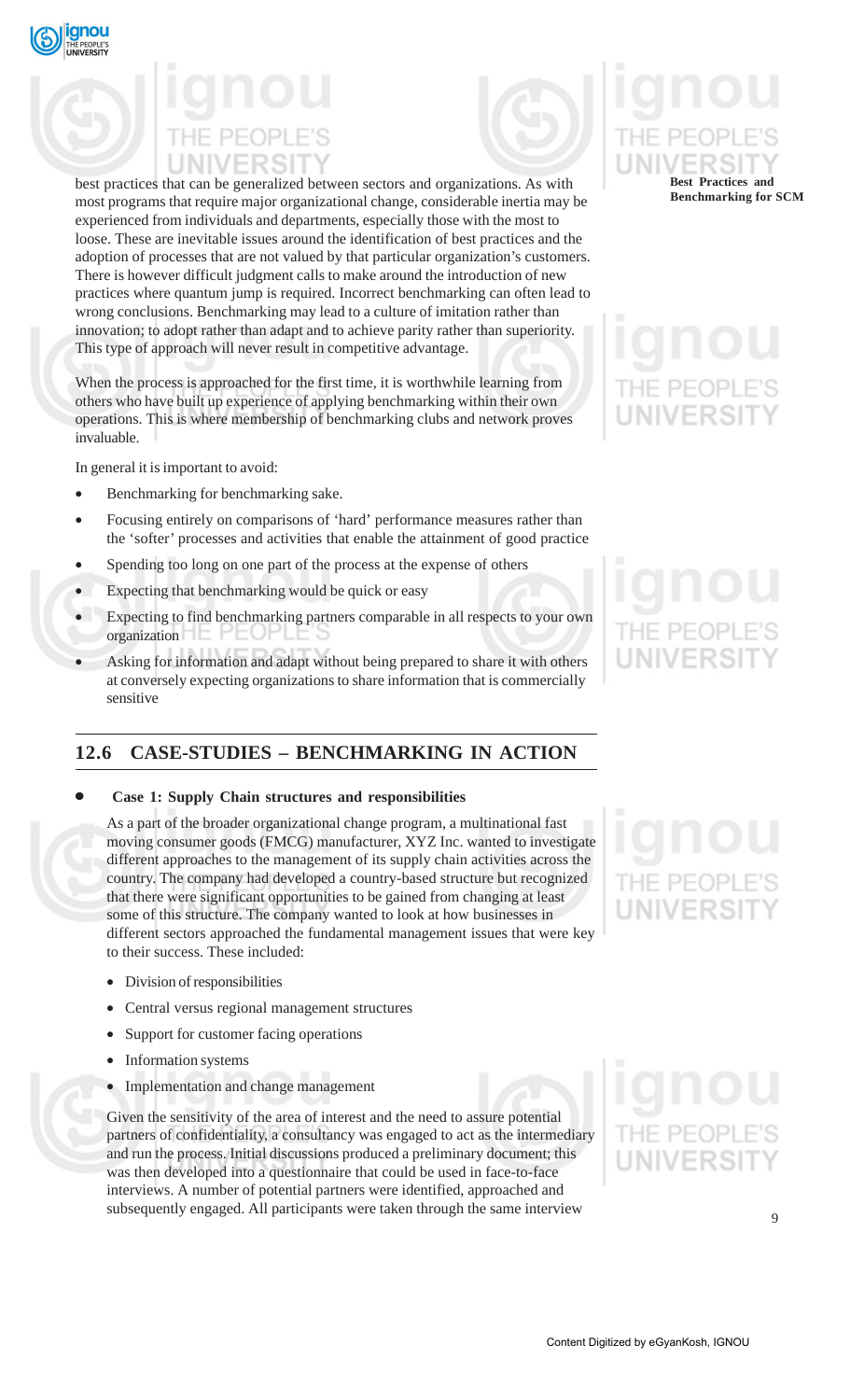

# process to ensure consistency of approach, terminology interpretation and response. At the conclusion of the process, all data was analyzed, comparisons were drawn and the key finding identified. The summary report was than circulated to all participants and a presentation given to the FMCG manufacturer's management group of XYZ Inc.

This process allowed the company's management group to compare and gain insights into how companies with similar challenges had developed different roles, responsibilities and structures. The management group then prepared an evaluation of strategic options and gained agreement to conduct follow-up. Face-to-face benchmarking meetings with the two most benchmarking partners.

The output of this second stage process formed major part of the proposals to change the supply chain responsibilities and structures. The proposal was accepted and gradual implementation process provided for progressive centralization of responsibilities.

# • **Case 2: Outsourcing logistics – Benchmarking for success**

A major sportswear and accessories manufacturer was considering outsourcing its logistics operations to a third party logistics (3PL) service provider. One of the key concerns held by the management team was the achievement of improved levels of operational performance at lower cost. How was this going to be assessed, how should the 3PL service provider be selected and how could its performance be measured on an ongoing basis? In order to gain answers to these questions the manufacturer engaged a consultancy to develop an assessment framework. The brief was to design a set of processes to enable the organization to construct and manage a sourcing relationship based on a number of balanced, benchmarkable, metrics Initially a model describing the logistics function and its associated activities was developed. This covered activities such as:

- Goods receiving inspection
- Warehouse operations
- Dispatch inspection
- Shipping
- Distribution planning and control
	- Transportation management
- Support
- Management and administration

Data was then requested internally covering cost drivers, resources consumed – including FTEs (full time equivalents), capital equipment and volumes – and quality and performance metrics. This data, once harvested and validated, enabled and development of detail set of performance metrics characterizing the organizations current logistics function performance. These measures were both quantitative and qualitative, covering unit costs, productivity, cycle times and quality and performance metrics.

The next step was to compare these data with a reference group of data from organizations with a similar set of operational characteristics. The consulting organization engaged to support this initiative already had a significant database from previous engagements and was therefore able to provide reference group data to support this phase of the project.

The analysis that followed identified the areas where the organizations performance was better than that of the reference group mean and where there was opportunity



10

Content Digitized by eGyanKosh, IGNOU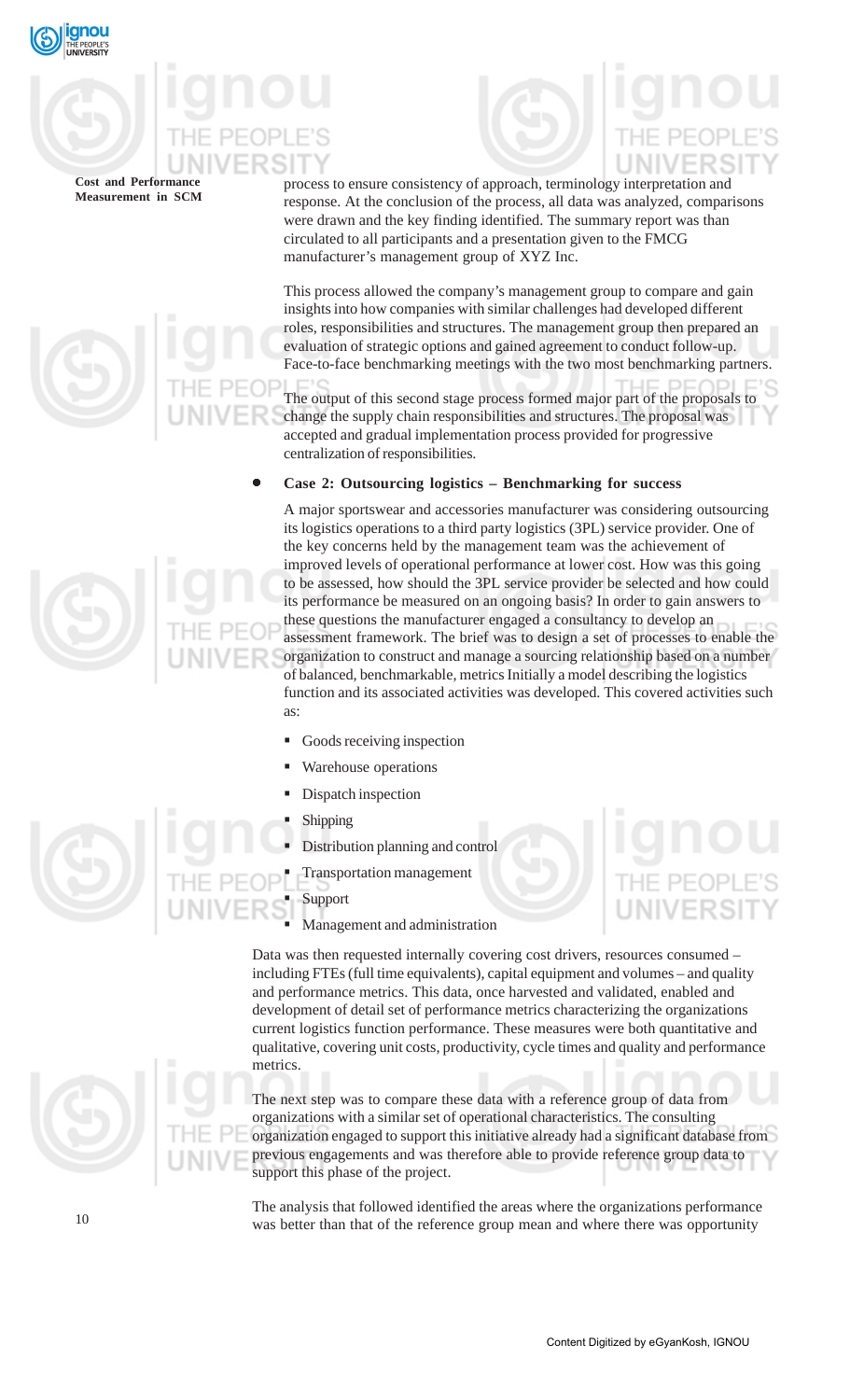



for improvement. This latter set became improvement challenges for the chosen 3PL service provider. This exercise also provided the base case upon which to assess and select the appropriate 3PL service providers offering. It also enabled a framework upon which a set of ongoing, balanced performance metrics could be developed in order to manage the sourcing relationship over time.

Negotiations with the selected 3PL service provider led to a three-year sourcing contract, with clearly identified performance improvement objectives agreed between both parties at the outset. The manufacturer also had a management framework in place that could be used to assess the competitiveness of the service providers offerings on an ongoing basis, providing information to ensure full value was achieved from the service provider / service recipient relation they had created.

# **12.7 SUMMARY**

Benchmarking is designed for action, rather than just to answer the question "How are we doing?" It is a means to an end and not the end itself and is most powerful when used as a tool to develop best practices rather than to solve a specific problem.

To benefit from this approach, organizations must first recognize that always there are others who can perform activities and tasks better than they currently do and that lessons can be learnt from how they do this. Ultimately the greatest benefits may come from a better understanding of the business and a change in culture to a proactive, creative organization that strives for supply chain excellence and continuous improvement. ₹SF

When used correctly, benchmarking is a powerful management tool that provides a much-needed external view of the organizations environment and especially the requirements of its customers. Above all else, the application of benchmarking process can lead to competitive advantage through cost-leadership and differentiation based upon excellent customer service.

# **12.8 SELF ASSESSMENT QUESTIONS**

- 1) Define Benchmarking. Define it's role in improvement of organizational efficiencies **IF PEOPLE'S**
- 2) What are various kinds of challenges faced during the process of benchmarking?
- 3) Benchmarking is a continuous process. Express your opinion in favor or against it giving reasons.
- 4) What the various challenges especially in the area of Human Resources faced during Benchmarking process?
- 5) Highlight the Key issues in Benchmarking Case 1.
- 6) Highlight the Key issues in Benchmarking Case 2.

# **12.9 REFERENCES AND SUGGESTED FURTHER READINGS**

1) Handfield Robert B & Nichols Jr. Earnest L (1999), *"Introduction to Supply Chain Management"* Prentice Hall.

# **Best Practices and Benchmarking for SCM**